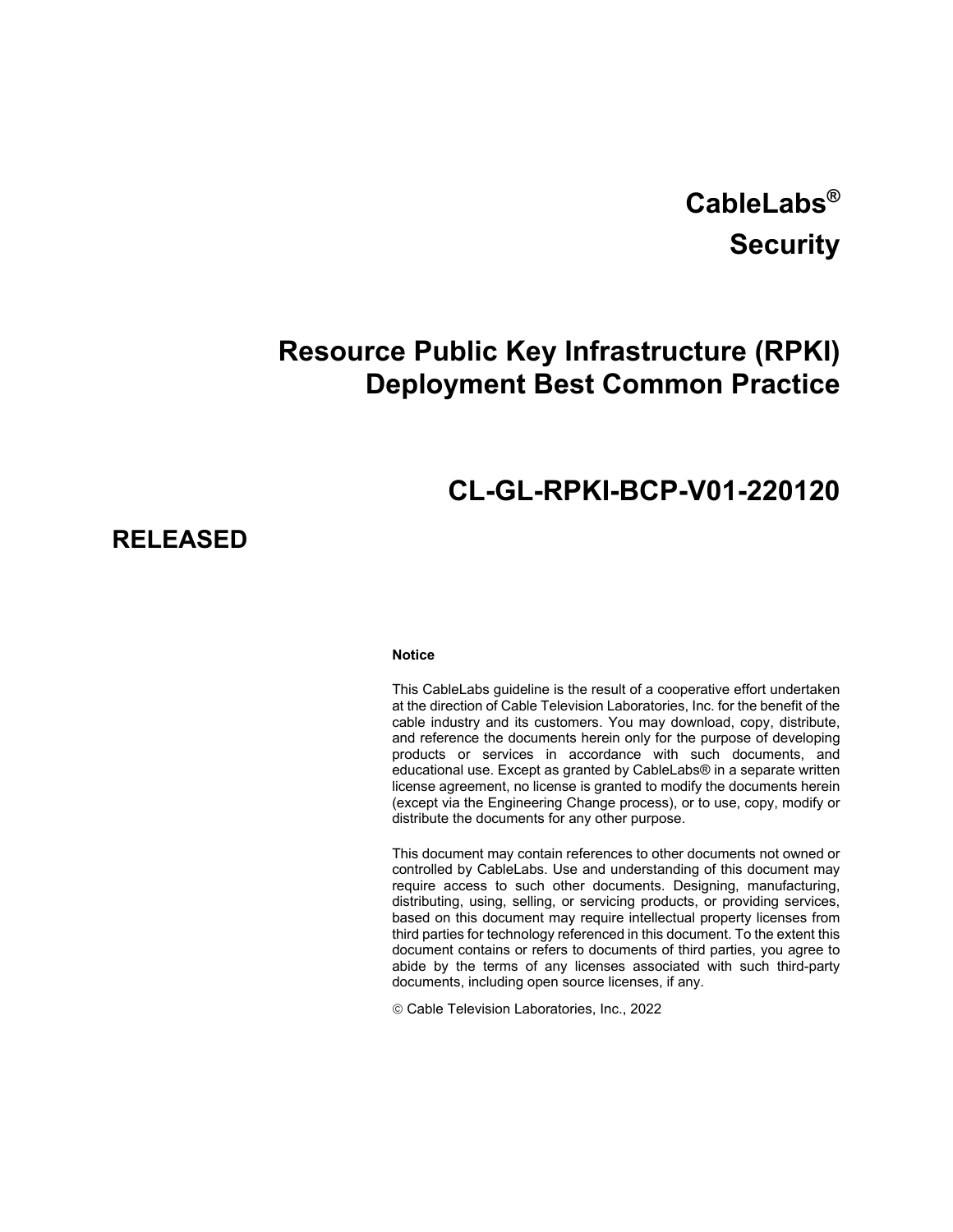## **DISCLAIMER**

This document is furnished on an "AS IS" basis and neither CableLabs nor its members provide any representation or warranty, express or implied, regarding the accuracy, completeness, noninfringement, or fitness for a particular purpose of this document, or any document referenced herein. Any use or reliance on the information or opinion in this document is at the risk of the user, and CableLabs shall not be liable for any damage or injury incurred by any person arising out of the completeness, accuracy, infringement, or utility of any information or opinion contained in the document.

CableLabs reserves the right to revise this document for any reason including, but not limited to, changes in laws, regulations, or standards promulgated by various entities, technology advances, or changes in equipment design, manufacturing techniques, or operating procedures described, or referred to, herein.

This document is not to be construed to suggest that any company modify or change any of its products or procedures, nor does this document represent a commitment by CableLabs or any of its members to purchase any product whether or not it meets the characteristics described in the document. Unless granted in a separate written agreement from CableLabs, nothing contained herein shall be construed to confer any license or right to any intellectual property. This document is not to be construed as an endorsement of any product or company or as the adoption or promulgation of any guidelines, standards, or recommendations.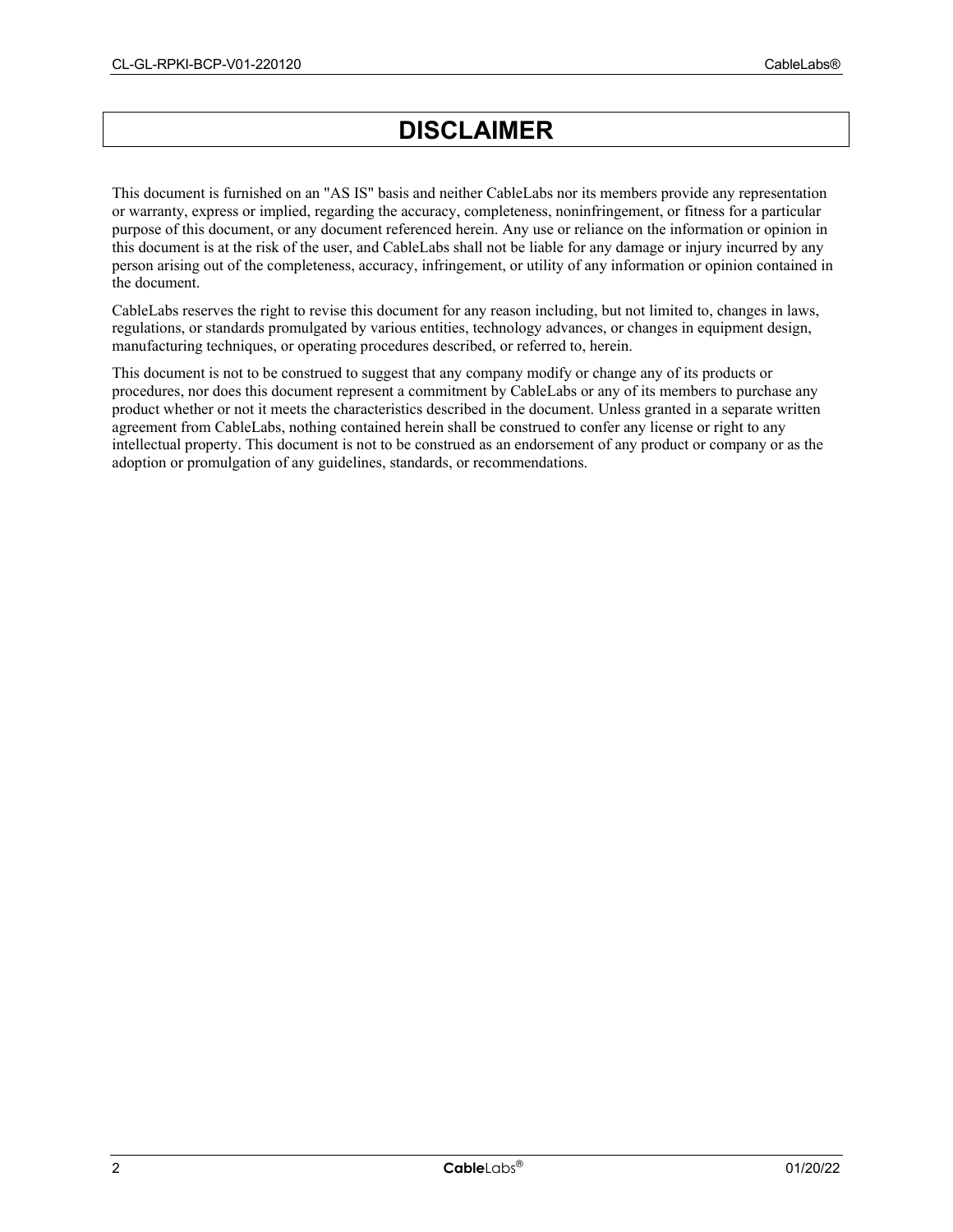## **Document Status Sheet**

|                                   | Document Control Number: CL-GL-RPKI-BCP-V01-220120                           |                 |                        |               |
|-----------------------------------|------------------------------------------------------------------------------|-----------------|------------------------|---------------|
| <b>Document Title:</b>            | Resource Public Key Infrastructure (RPKI) Deployment Best<br>Common Practice |                 |                        |               |
|                                   | <b>Revision History:</b> V01 - Released 01/20/22                             |                 |                        |               |
| Date:                             | January 20, 2022                                                             |                 |                        |               |
| Status:                           | Work in<br>Progress                                                          | Draft           | <b>Issued</b>          | Closed        |
| <b>Distribution Restrictions:</b> | Author Only                                                                  | <u>-/Member</u> | <del>CL/ Member/</del> | <b>Public</b> |

### **Key to Document Status Codes**

| Work in<br><b>Progress</b> | An incomplete document, designed to guide discussion and generate feedback that<br>may include several alternative requirements for consideration.                                                         |
|----------------------------|------------------------------------------------------------------------------------------------------------------------------------------------------------------------------------------------------------|
| <b>Draft</b>               | A document that is considered largely complete, but lacking review by members and<br>vendors. Drafts are susceptible to substantial change during the review process.                                      |
| <b>Issued</b>              | A generally public document that has undergone rigorous member and technology<br>supplier review, cross-vendor interoperability, and is suitable for certification/qualification<br>testing if applicable. |
| <b>Closed</b>              | A static document, reviewed, tested, validated, and closed to further changes.                                                                                                                             |

### **Trademarks**

CableLabs® is a registered trademark of Cable Television Laboratories, Inc. Other CableLabs marks are listed at [http://www.cablelabs.com/specs/certification/trademarks.](http://www.cablelabs.com/specs/certification/trademarks) All other marks are the property of their respective owners.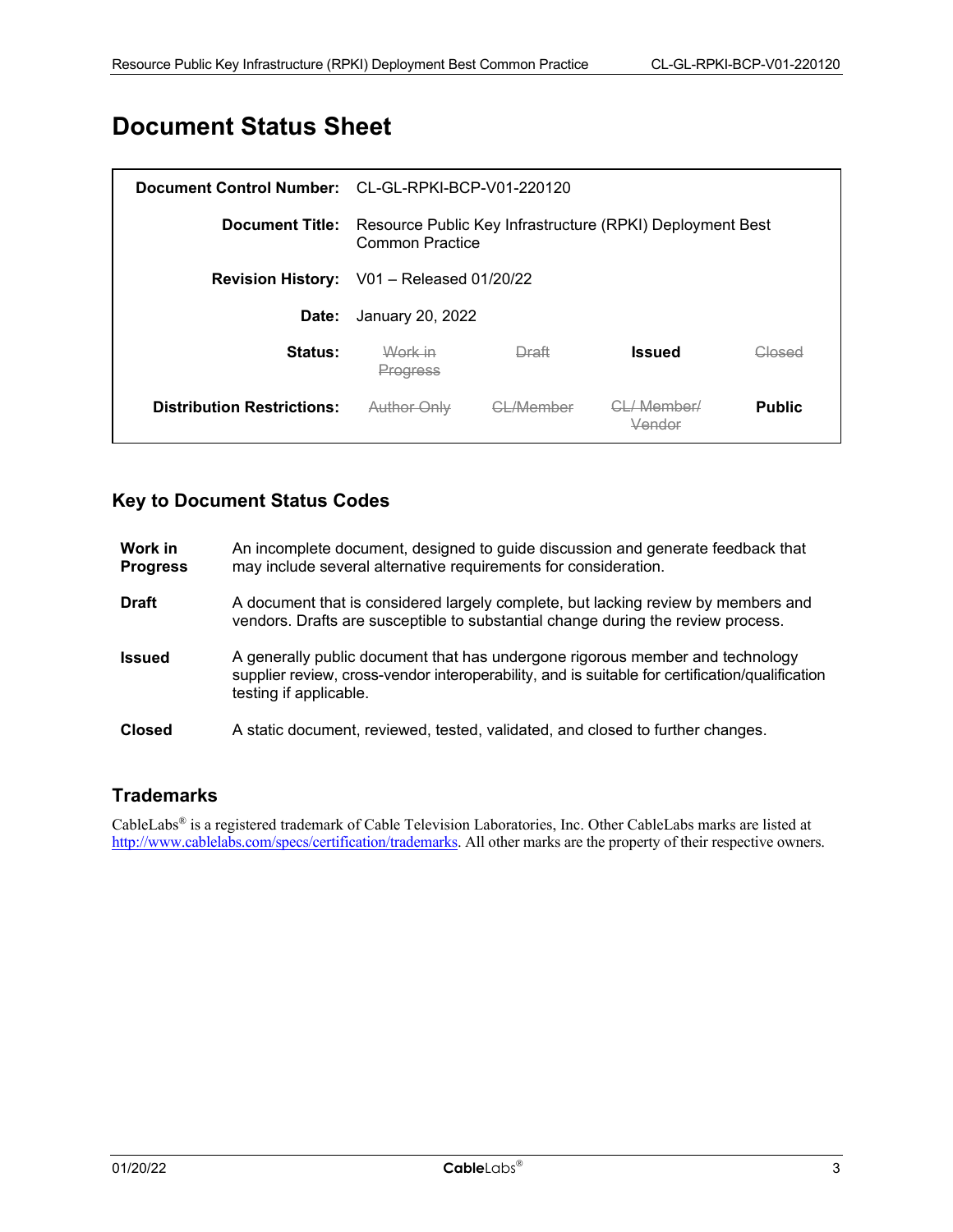## **Contents**

| $\mathbf{1}$            |                                                            |                   |  |
|-------------------------|------------------------------------------------------------|-------------------|--|
|                         | 1.1<br>1.2                                                 |                   |  |
| $\mathbf{2}$            |                                                            |                   |  |
|                         | 2.1<br>2.2                                                 |                   |  |
| 3                       |                                                            |                   |  |
| $\overline{\mathbf{4}}$ |                                                            |                   |  |
| 5                       |                                                            |                   |  |
| 6                       |                                                            |                   |  |
|                         | 6.1<br>6.2<br>6.2.1<br>6.2.2<br>6.2.3<br>6.3<br>6.4<br>6.5 |                   |  |
| 7                       |                                                            |                   |  |
| 8                       | 8.1<br>8.1.1<br>8.1.2<br>8.2                               |                   |  |
| 9                       |                                                            |                   |  |
| 10                      |                                                            |                   |  |
|                         |                                                            | <b>APPENDIX I</b> |  |

## **Figures**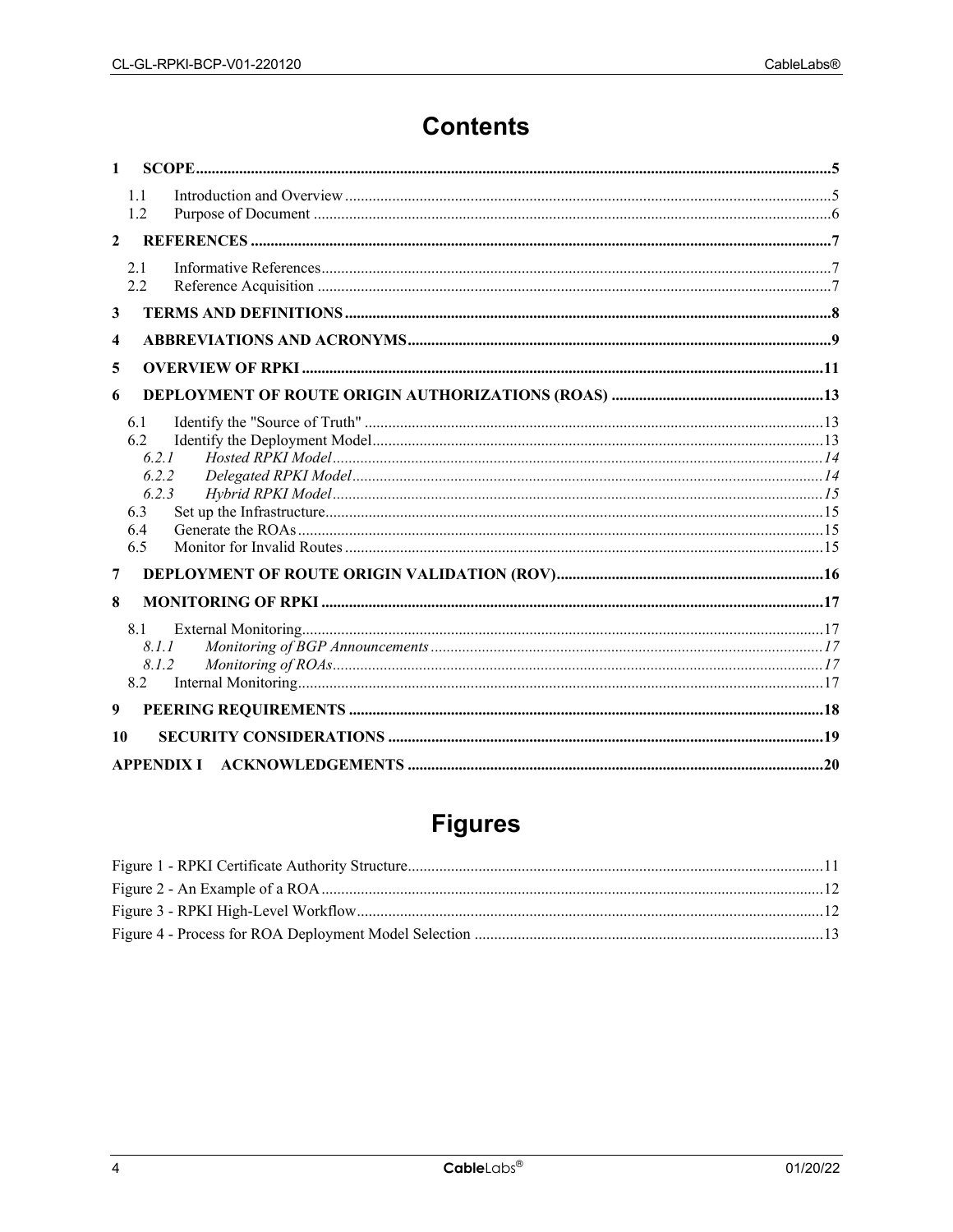### <span id="page-4-0"></span>**1 SCOPE**

#### <span id="page-4-1"></span>**1.1 Introduction and Overview**

The Internet consists of more than 70,000 autonomous systems as of June 2, 2021. Each autonomous system (AS), identified by a unique autonomous system number (ASN), implements a single and clearly defined routing policy for a collection of IP address spaces, namely IP prefixes [\[RFC 1930\].](#page-6-3) The Border Gateway Protocol (BGP) [\[RFC](#page-6-4)  [4271\]](#page-6-4) is the Internet Engineering Task Force (IETF) standard interdomain routing protocol for exchanging routing information between one AS and another. An AS announces its IP prefixes via a BGP update to its direct neighbors, which may further propagate the update to their respective neighbors. Each AS also appends its ASN to the AS PATH attribute of a route when it advertises that route. A remote AS usually receives a route to a given IP prefix from each of its neighbors and follows a route selection process to select the best route. The AS uses the selected route to forward traffic destined to the address space specified by the IP prefix.

One critical security flaw with BGP is that it assumes each AS is trustworthy and does not provide any built-in mechanism to verify if an AS has proper rights to announce a given IP prefix. This opens a serious security hole that allows one AS to announce IP prefixes assigned to any other AS. This is commonly referred to as prefix hijacking, which could occur intentionally (e.g., by an attacker) or unintentionally (e.g., by misconfiguration).

There are two types of prefix hijacking: (1) announcing an IP prefix as being the same as the one announced by the legitimate AS and (2) announcing an IP prefix that is more specific than the one announced by the legitimate AS. Examples of consequences from IP prefix hijacking include but are not limited to denial of services (i.e., legitimate user traffic cannot get to its ultimate destination) and man-in-the-middle attacks (i.e., legitimate user traffic is forwarded through a router under the control of an adversary).

BGP prefix hijacking has been extensively studied by both academia and industrial practitioners since the first publicized incident in 1997. Two main academic proposals on mitigating prefix hijacking are Secure BGP (sBGP) [\[Kent](#page-6-5) et al.] and Pretty Secure BGP (psBGP) [\[Wan et al.\],](#page-6-6) which use centralized and decentralized trust models, respectively.

In sBGP, two centralized public key infrastructures (PKIs), both of which are rooted at the Internet Corporation for Assigned Names and Numbers (ICANN), are used to certify the ownership of ASNs and IP prefixes, respectively. Certificates for ASNs and IP prefixes are distributed to BGP speakers using out-of-band mechanisms, and route attestation (digitally signed routes) is distributed using in-band mechanisms (i.e., within BGP updates). BGP speakers use ASN and IP prefix certificates to verify the digitally signed routes in BGP updates.

In psBGP, a centralized PKI rooted at ICANN is used to certify the ownership of ASNs. To reduce the overhead of maintaining a global PKI for IP prefix assignment, psBGP proposes to have the ownership of IP prefixes endorsed by direct neighbors. Because an AS can obtain the knowledge of IP prefixes owned by a direct neighbor during the establishment of their peering agreement, its endorsement improves confidence in the correctness of routes announced by its neighbors, albeit not in the authoritative capacity. This is similar to a social trust model, in which trust can be established on an individual based on the endorsement of the person's references in the absence of ground truth. Both sBGP and psBGP require BGP speakers to perform cryptographic operations, which makes them difficult to deploy.

In 2006, the IETF started the Secure Inter-Domain Routing (SIDR) working group to standardize resource public key infrastructure (RPKI). The first Internet draft of RPKI was submitted in 2007 and became [\[RFC 6480\]](#page-6-7) in 2012. RPKI is based on the centralized hierarchical trust model used by sBGP but differs from sBGP in two aspects. (1) RPKI is rooted at each of the five regional Internet registries (RIRs), whereas sBGP is rooted at ICANN. (2) RPKI does not require BGP speakers to perform cryptographic operations because they are performed by an RPKI validator located outside of the BGP speaker.

Four of the RIRs started to offer RPKI services in January 2011; the fifth, the American Registry for Internet Numbers (ARIN), did so in September 2012 [\[Chung et al.\].](#page-6-8) However, the deployment of RPKI by operators had a slow start because of a lack of motivation—an early adopter does not receive much benefit unless many other operators also deploy it. The NIST RPKI monitor [\[NIST\]](#page-6-9) shows that in October 2018, about seven years after RPKI services became available, only the first 10% of global unique IP prefix and origin ASN pairs had been validated in RPKI. However, RPKI deployment accelerated in 2019, so the amount of pairs protected by RPKI increased to 20% in under two years (May 2020). In another year (June 2021), 30% of pairs had been protected.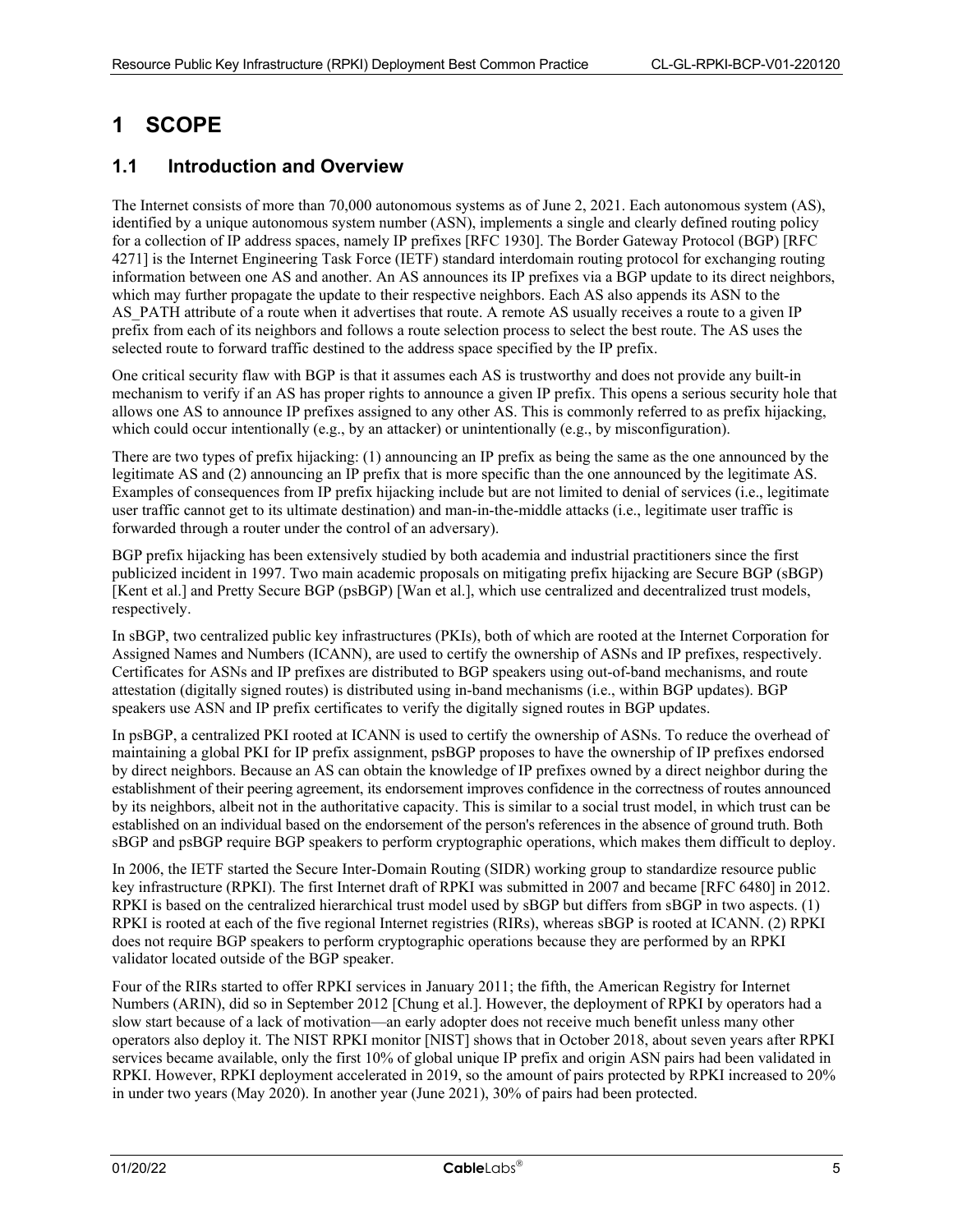### <span id="page-5-0"></span>**1.2 Purpose of Document**

An operator choosing to deploy RPKI now can immediately benefit because of the accelerated deployment of RPKI on the Internet by other operators. The spread of RPKI deployment can help stop the hijacking of prefixes if they are digitally signed and published. However, the deployment of RPKI requires planning and experience; otherwise, it may encounter obstacles and introduce new risks to networks.

To help network engineers deploy RPKI, we developed this RPKI deployment best common practice with a focus on route origin authorization (ROA) [\[RFC 6482\]](#page-6-10) and route origin validation (ROV) deployment, based on the firsthand experience of the co-authors, who have successfully deployed RPKI in their networks. Note that these recommendations are based on the deployment of RPKI in cable networks, so they may need to be adjusted when applied to other types of networks. This document does not cover other RPKI-related solutions such as BGPsec and autonomous system provider authorization (ASPA).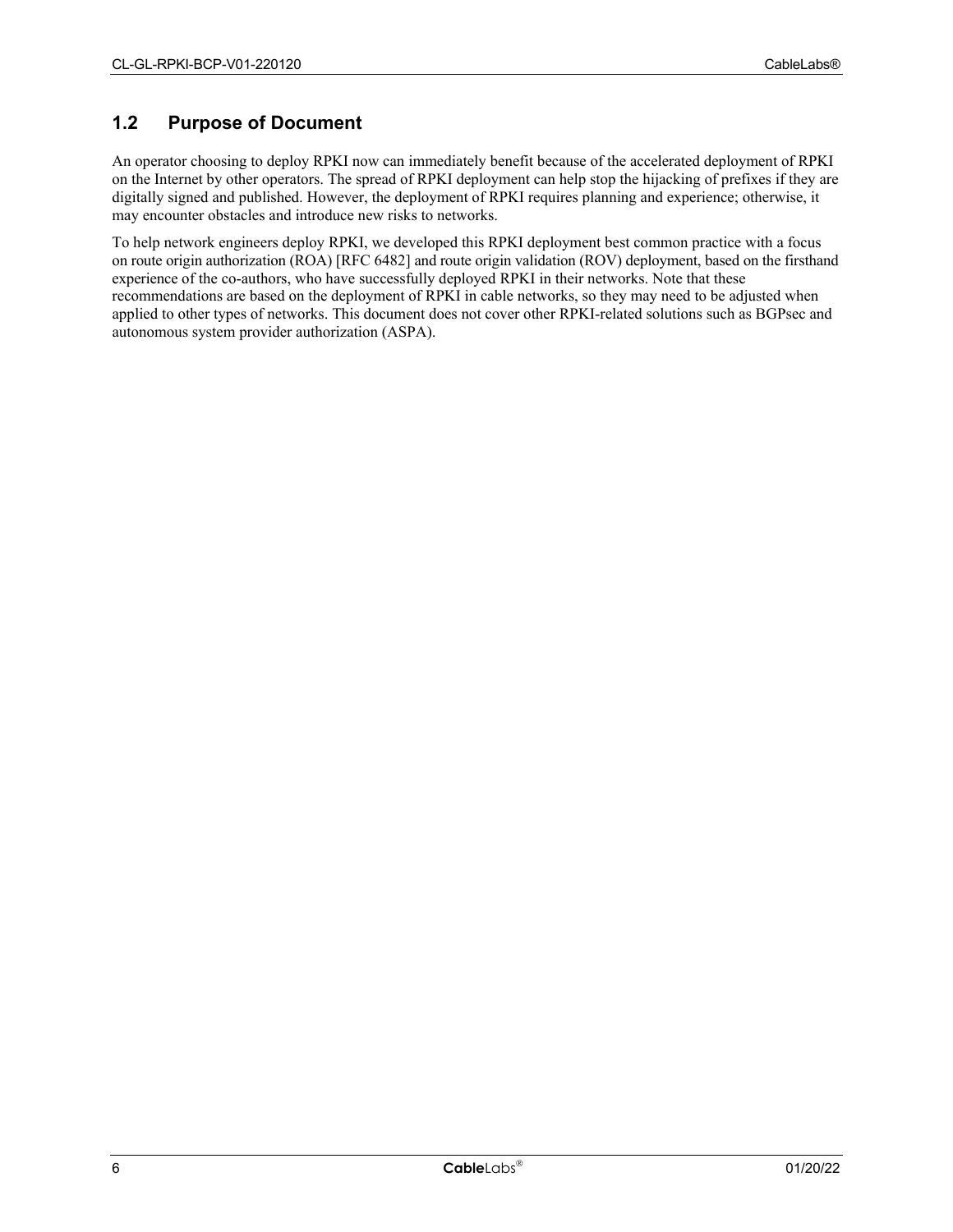### <span id="page-6-0"></span>**2 REFERENCES**

### <span id="page-6-1"></span>**2.1 Informative References**

- <span id="page-6-8"></span>[Chung et al.] "RPKI is Coming of Age: A Longitudinal Study of RPKI Deployment and Invalid Route Origins," T. Chung et al., ACM Internet Measurement Conference, October 21–23, 2019, Amsterdam, Netherlands.
- <span id="page-6-19"></span>[Gilad et al.] "Are We There Yet? On RPKI's Deployment and Security," Y. Gilad, A. Cohen, A. Herzberg, M. Schapira, H. Shulman, NDSS Symposium (Network and Distributed System Security), February 26–March 1, 2017, San Diego, CA.
- <span id="page-6-5"></span>[Kent et al.] "Secure Border Gateway Protocol (S-BGP)," S. Kent, C. Lynn, K. Seo, IEEE Journal on Selected Areas in Communications, v. 18, no. 4, April 2000.
- <span id="page-6-14"></span>[maxLength] IETF draft-ietf-sidrops-rpkimaxlen-09, The Use of maxLength in the RPKI, Y. Gilad, S. Goldberg, K. Sriram, J. Snijders, B. Maddison, November 2021.
- <span id="page-6-9"></span>[NIST] NIST RPKI Monitor, [https://rpki-monitor.antd.nist.gov/.](https://rpki-monitor.antd.nist.gov/)
- <span id="page-6-3"></span>[RFC 1930] IETF RFC 1930, Guidelines for Creation, Selection, and Registration of an Autonomous System (AS), J. Hawkinson, T. Bates, March 1996.
- <span id="page-6-17"></span>[RFC 2827] IETF RFC 2827 (BCP 38), Network Ingress Filtering: Defeating Denial of Service Attacks Which Employ IP Source Address Spoofing, P. Ferguson, D. Senie, May 2000.
- <span id="page-6-18"></span>[RFC 3013] IETF RFC 3013 (BCP 46), Recommended Internet Service Provider Security Services and Procedures, T. Killalea, November 2000.
- <span id="page-6-4"></span>[RFC 4271] IETF RFC 4271, A Border Gateway Protocol 4 (BGP-4), Y. Rekhter, T. Li, S. Hares, January 2006.
- <span id="page-6-7"></span>[RFC 6480] IETF RFC 6480, An Infrastructure to Support Secure Internet Routing, M. Lepinski, S. Kent, February 2012.
- <span id="page-6-10"></span>[RFC 6482] IETF RFC 6482, A Profile for Route Origin Authorizations (ROAs), M. Lepinski, S. Kent, D. Kong, February 2012.
- <span id="page-6-15"></span>[RFC 6486] IETF RFC 6486, Manifests for the Resource Public Key Infrastructure (RPKI), R. Austein, G. Huston, S. Kent, M. Lepinski, February 2012.
- <span id="page-6-12"></span>[RFC 6810] IETF RFC 6810, The Resource Public Key Infrastructure (RPKI) to Router Protocol, R. Bush, R. Austein, January 2013.
- <span id="page-6-13"></span>[RFC 6811] IETF RFC 6811, BGP Prefix Origin Validation, P. Mohapatra et al., January 2013.
- <span id="page-6-11"></span>[RFC 7908] IETF RFC 7908, Problem Definition and Classification of BGP Route Leaks, K. Sriram et al., June 2016.
- <span id="page-6-16"></span>[RFC 8182] IETF RFC 8182, The RPKI Repository Delta Protocol (RRDP), T. Bruijnzeels, O. Muravskiy, B. Weber, R. Austein, July 2017.
- <span id="page-6-6"></span>[Wan et al.] "Pretty Secure BGP (psBGP)," T. Wan, E. Kranakis, P.C. van Oorschot, NDSS Symposium (Network and Distributed System Security), February 2005, San Diego, CA.

### <span id="page-6-2"></span>**2.2 Reference Acquisition**

- Cable Television Laboratories, Inc., 858 Coal Creek Circle, Louisville, CO 80027; Phone: +1-303-661- 9100; Fax: +1-303-661-9199; [http://www.cablelabs.com](http://www.cablelabs.com/)
- IETF Secretariat, c/o Corporation for National Research Initiatives, 1895 Preston White Drive, Suite 100, Reston, VA 20191-5434; Phone: +1-703-620-8990; Fax: +1-703-620-9071; [http://www.ietf.org](http://www.ietf.org/)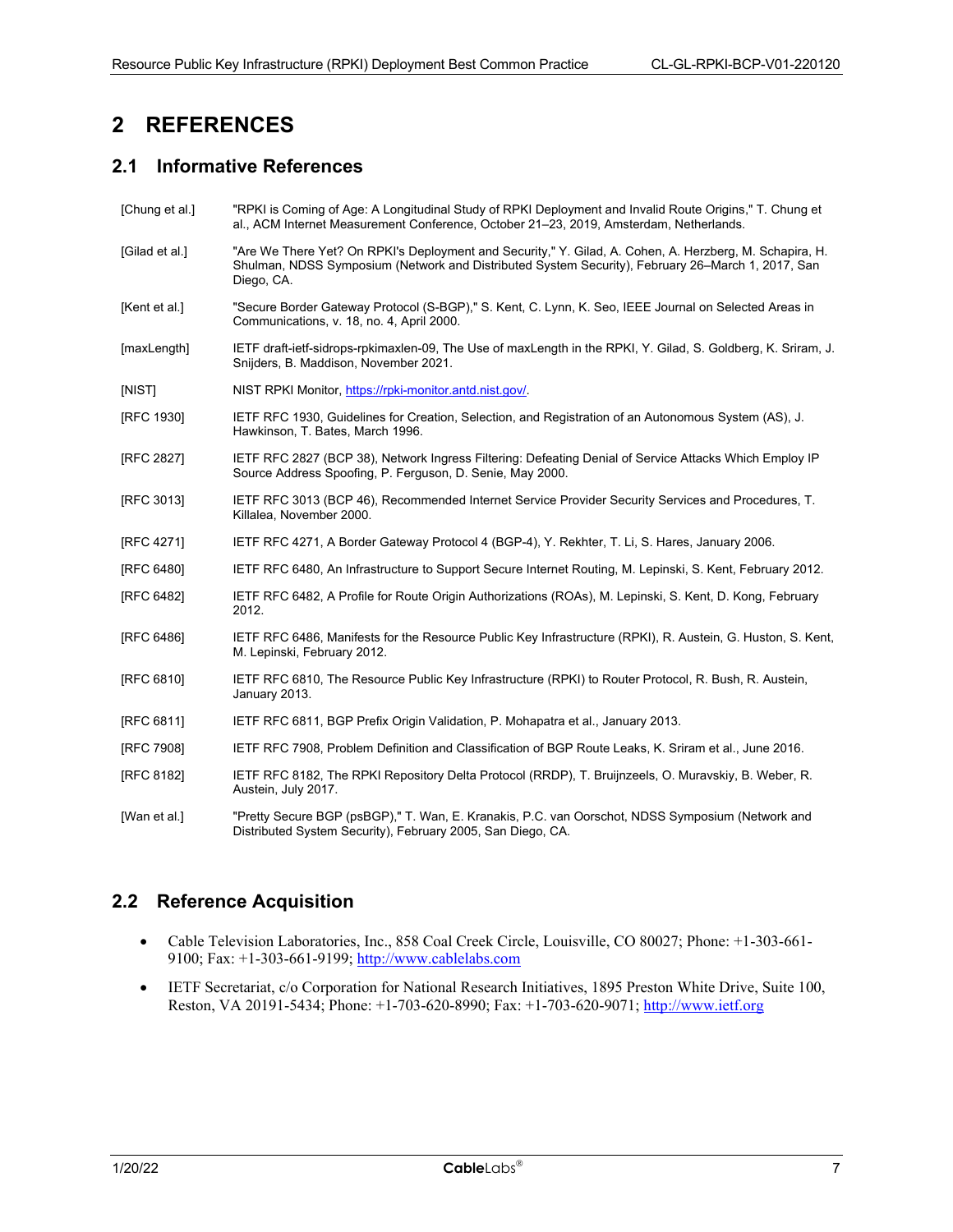### <span id="page-7-0"></span>**3 TERMS AND DEFINITIONS**

It is assumed that readers are familiar with terms relevant to BGP and RPKI, such as autonomous system (AS), autonomous system number (ASN), public key infrastructure (PKI), certification authority (CA), and X.509v3 certificate.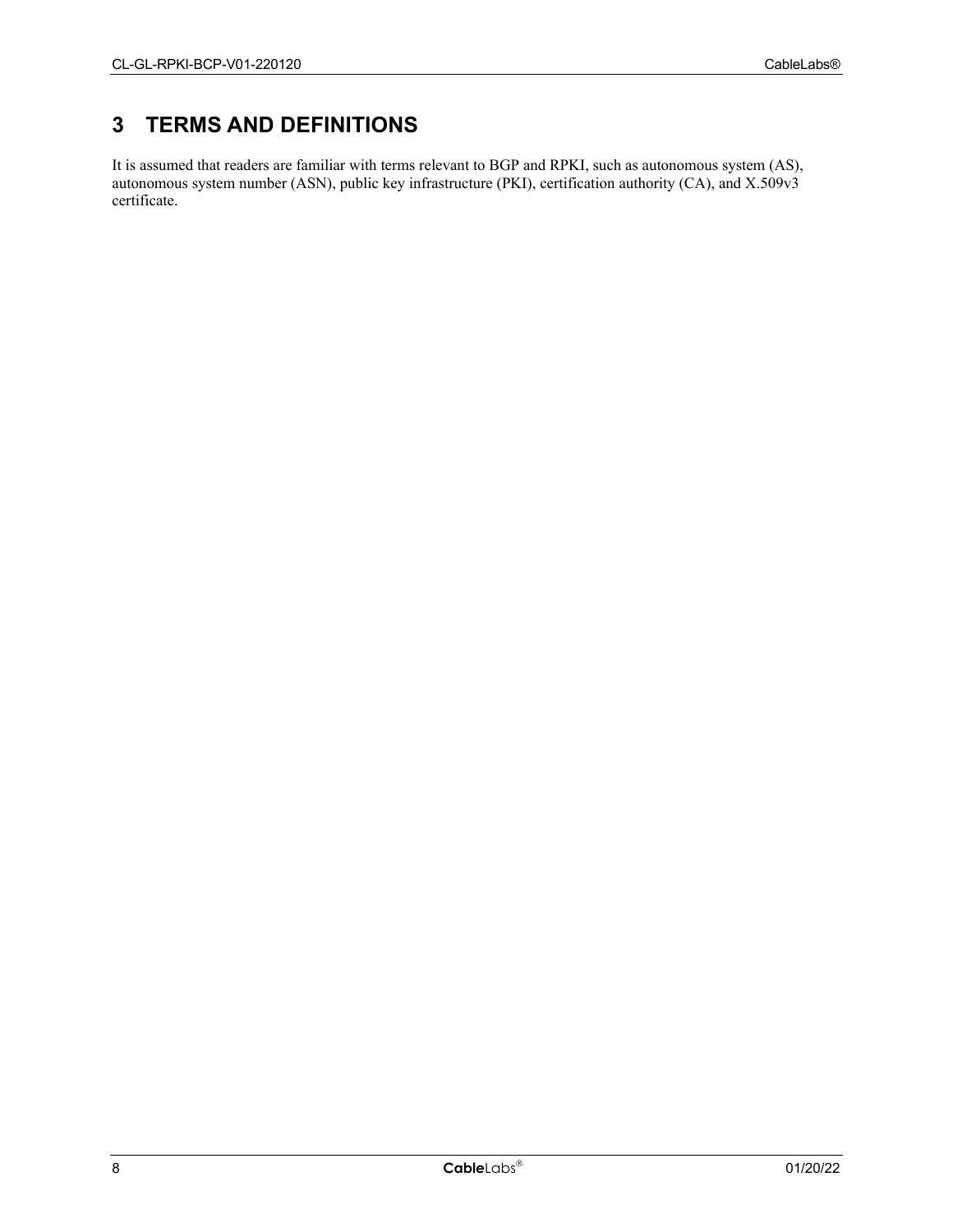### <span id="page-8-0"></span>**4 ABBREVIATIONS AND ACRONYMS**

This document uses the following abbreviations.

| <b>AFRINIC</b> | African Network Information Centre                     |  |
|----------------|--------------------------------------------------------|--|
| <b>API</b>     | application programming interface                      |  |
| <b>APNIC</b>   | Asia Pacific Network Information Centre                |  |
| <b>ARIN</b>    | American Registry for Internet Numbers                 |  |
| AS             | autonomous system                                      |  |
| ASN            | autonomous system number                               |  |
| ASPA           | autonomous system provider authorization               |  |
| <b>BGP</b>     | <b>Border Gateway Protocol</b>                         |  |
| <b>BMP</b>     | <b>BGP Monitoring Protocol</b>                         |  |
| CА             | certificate authority                                  |  |
| CLI            | command line interface                                 |  |
| <b>CMS</b>     | cryptographic message syntax                           |  |
| <b>CNNIC</b>   | China Internet Network Information Center              |  |
| CRL            | certificate revocation list                            |  |
| <b>DDoS</b>    | distributed denial-of-service                          |  |
| EE.            | end entity                                             |  |
| HА             | high availability                                      |  |
| <b>HTTPS</b>   | <b>Hypertext Transfer Protocol Secure</b>              |  |
| <b>IANA</b>    | Internet Assigned Numbers Authority                    |  |
| <b>ICANN</b>   | Internet Corporation for Assigned Names and Numbers    |  |
| <b>IETF</b>    | Internet Engineering Task Force                        |  |
| IP             | Internet Protocol                                      |  |
| <b>IPAM</b>    | IP address management                                  |  |
| <b>ISOC</b>    | <b>Internet Society</b>                                |  |
| <b>ISP</b>     | Internet service provider                              |  |
| <b>JPNIC</b>   | Japan Network Information Center                       |  |
| <b>LACNIC</b>  | Latin America and Caribbean Network Information Centre |  |
| <b>NTT</b>     | NTT Communications                                     |  |
| ΟV             | origin validation                                      |  |
| PА             | provider aggregatable                                  |  |
| PKI            | public key infrastructure                              |  |
| <b>RIPE</b>    | Réseaux IP Européens (European IP Networks)            |  |
| <b>RIR</b>     | regional Internet registry                             |  |
| <b>RIS</b>     | routing information service                            |  |
| <b>RP</b>      | relying party                                          |  |
| <b>RPKI</b>    | resource public key infrastructure                     |  |
| <b>ROA</b>     | route origin authorization                             |  |
| <b>ROV</b>     | route origin validation                                |  |
| <b>RRDP</b>    | RPKI Repository Delta Protocol                         |  |
| <b>RTBH</b>    | real-time black hole                                   |  |
| <b>RTR</b>     | RPKI to router                                         |  |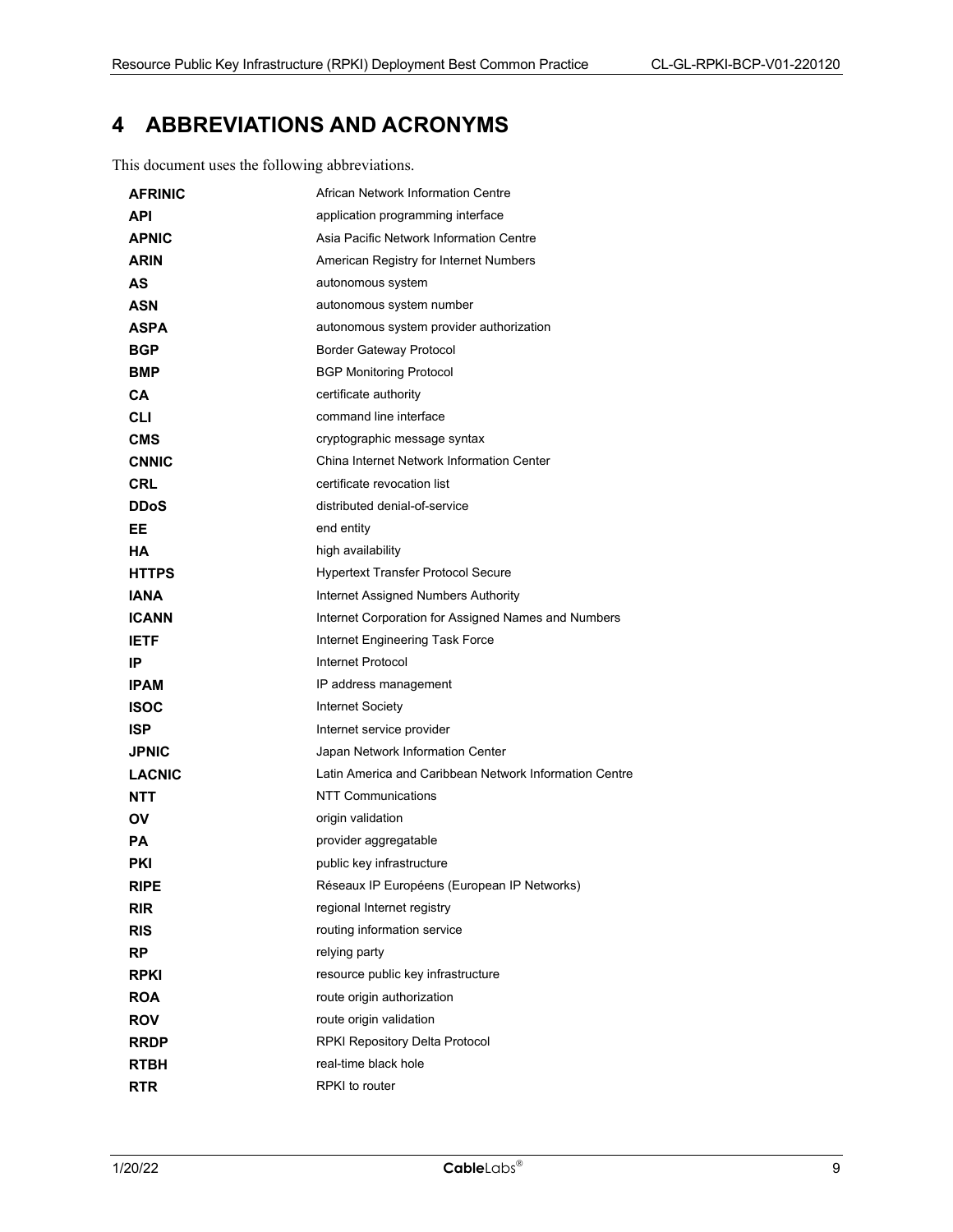| <b>SIDR</b>  | Secure Inter-Domain Routing              |
|--------------|------------------------------------------|
| TAL          | trust anchor list                        |
| <b>TWNIC</b> | <b>Taiwan Network Information Center</b> |
| VC           | validating cache                         |
| <b>VRP</b>   | validated ROA payload                    |
|              |                                          |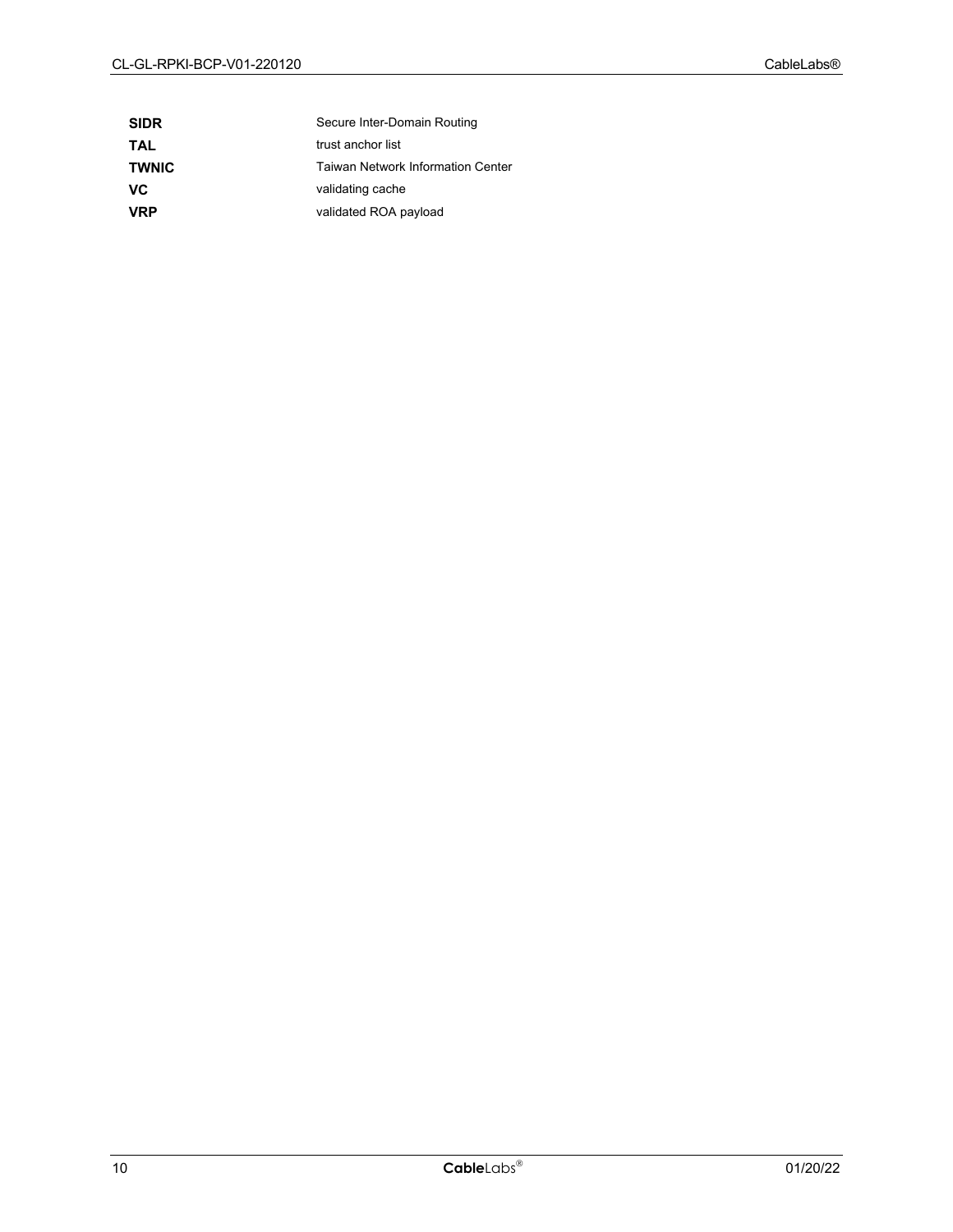### <span id="page-10-0"></span>**5 OVERVIEW OF RPKI**

The resource public key infrastructure (RPKI) [\[RFC 6480\]](#page-6-7) is an out-of-band cryptography framework that enhances security for the interdomain routed network. In particular, it enables network operators to assert ownership of their IP number resources and validate the legitimacy of incoming BGP route advertisements from external peers. RPKI provides an IP prefix to ASN mapping by binding an IP prefix to the ASN that is authorized to originate it. To accomplish this, the RPKI leverages the use of X.509 PKI certificates with relevant extensions for IP prefixes and ASNs. This practice, once adopted, effectively mitigates the risk of BGP hijacks relating to origin attacks or some origin-related route leaks, which, as specified by [\[RFC 7908\],](#page-6-11) occurs when an AS inadvertently announces a prefix that violates the policies of both the sender and receiver and results in an unintentional redirection of traffic.

The foundation of RPKI for BGP security is a certification authority (CA) with a hierarchical trust model in which an authoritative entity issues digital certificates to convey ownership of IP resources. Because the structure and primary functions of a CA resemble IP number assignment by the Internet Assigned Numbers Authority (IANA) and the RIRs, the RIRs are rightfully suited to serve in the role of certificate authorities for their respective geographical areas. The five RIRs hold the root certificates for all IP prefixes and ASNs.

As IP prefixes and ASNs are assigned to Internet service providers (ISPs), a corresponding end entity (EE) certificate (or resource certificate) can also be issued to digitally represent these prefixes within the RPKI ecosystem. An EE certificate is an X.509 digital certificate with important extensions for IP number resources. ISP administrators will need to explicitly request resource certificates for their IP number assignments. When the requests are made, either by email or through the use of an application programming interface (API), the network administrator must include its organization's public key. The ensuing resource certificate contains several fields, but the specific IP prefix assignment for the ISP, the ISP's public key, and the issuing CA's public key certificate identifier are of the utmost importance. The certificate represents proof of ownership for the ISP for the IP resources specified. [Figure 1](#page-10-1) illustrates the assignment of a resource certificate for prefix  $y/16$  from the ARIN to ISP-3.





<span id="page-10-1"></span>After an ISP has received a resource certificate from an RIR, it can authorize autonomous systems to originate IP prefixes specified in the resource certificate. This task is completed within the CA structure, and these authorizations are referred to as route origin authorizations (ROAs, pronounced *ROW-ahs*). ROAs are digitally signed objects based on cryptographic message syntax (CMS) format. When creating ROAs, network administrators will specify the following information:

- one or more IP prefixes,
- a single ASN that is allowed to originate these prefixes,
- an optional field called maxLength,
- the date when the ROA will become valid (usually when the ROA was created), and
- the date when the ROA will expire.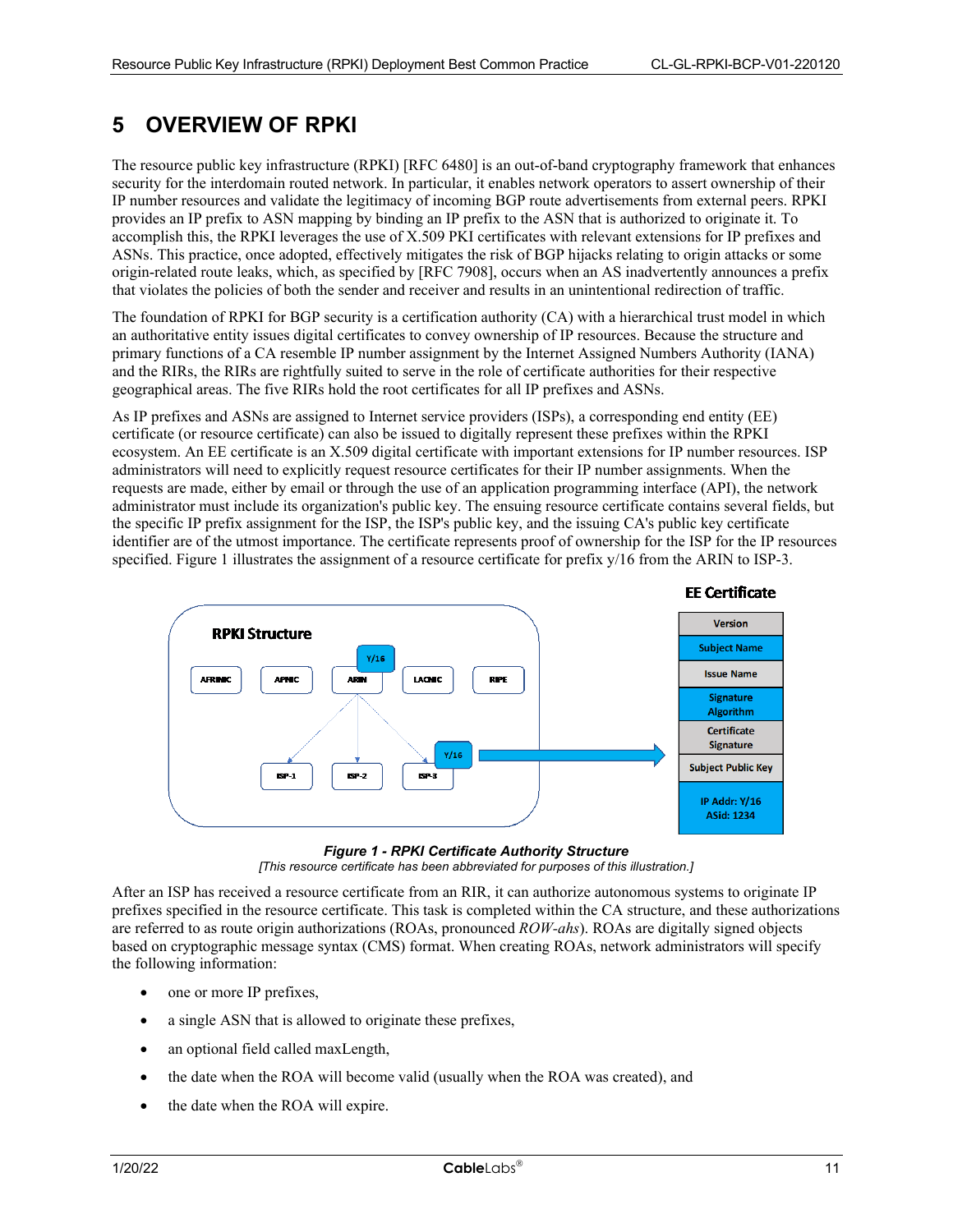More importantly, the network operator's EE certificate is added to the ROA, allowing any other party to verify that the claimed IP prefixes in the ROA are contained in the IP prefixes in the EE certificate. The network operator's EE certificate is verified to chain back to a trusted RIR root certificate. In [Figure 2,](#page-11-0) ISP-3 creates a ROA to authorize AS 1234 to originate prefix Y/16 with a max length of /24.



*Figure 2 - An Example of a ROA*

<span id="page-11-0"></span>The RPKI CA uses a publication server to make objects such as ROAs, manifests, and certificate revocation lists (CRLs) available to relying parties (RPs) needing to verify this information. RPs can use the rsync protocol to connect to this server and download RPKI data. Specifically, RPs use a validating cache (VC) to retrieve these objects from the publication server. The VC will verify the legitimacy of all signed objects and produce a validated ROA payload (VRP)—an IP prefix to the ASN database containing the IP prefix, maximum length, and originating AS. This VRP database is made accessible to the ISP's edge routers using the RPKI to router protocol per [\[RFC](#page-6-12)  [6810\].](#page-6-12) Here, the router issues a request to the VC and receives all of its data records. The edge routers then use the BGP route origin validation (ROV) protocol per [\[RFC 6811\]](#page-6-13) to store the VRPs in its route validation database. By using ROV, edge routers can assign a validation state for each incoming BGP prefix in the update message. The possible validation states, per [\[RFC 6811\],](#page-6-13) are valid, invalid, and unknown, as described below.

- Valid—There is a VRP for the prefix, and it matches.
- Invalid—There is a VRP for the prefix, but it does not match.
- Unknown—There is no VRP for the prefix.

The ISP can use these validation states to create policies that filter or drop all invalid routes to protect the network against BGP hijacks.

[Figure 3](#page-11-1) illustrates the communications between the CA's publication server, the VC, and the RP's network.

<span id="page-11-1"></span>

*Figure 3 - RPKI High-Level Workflow*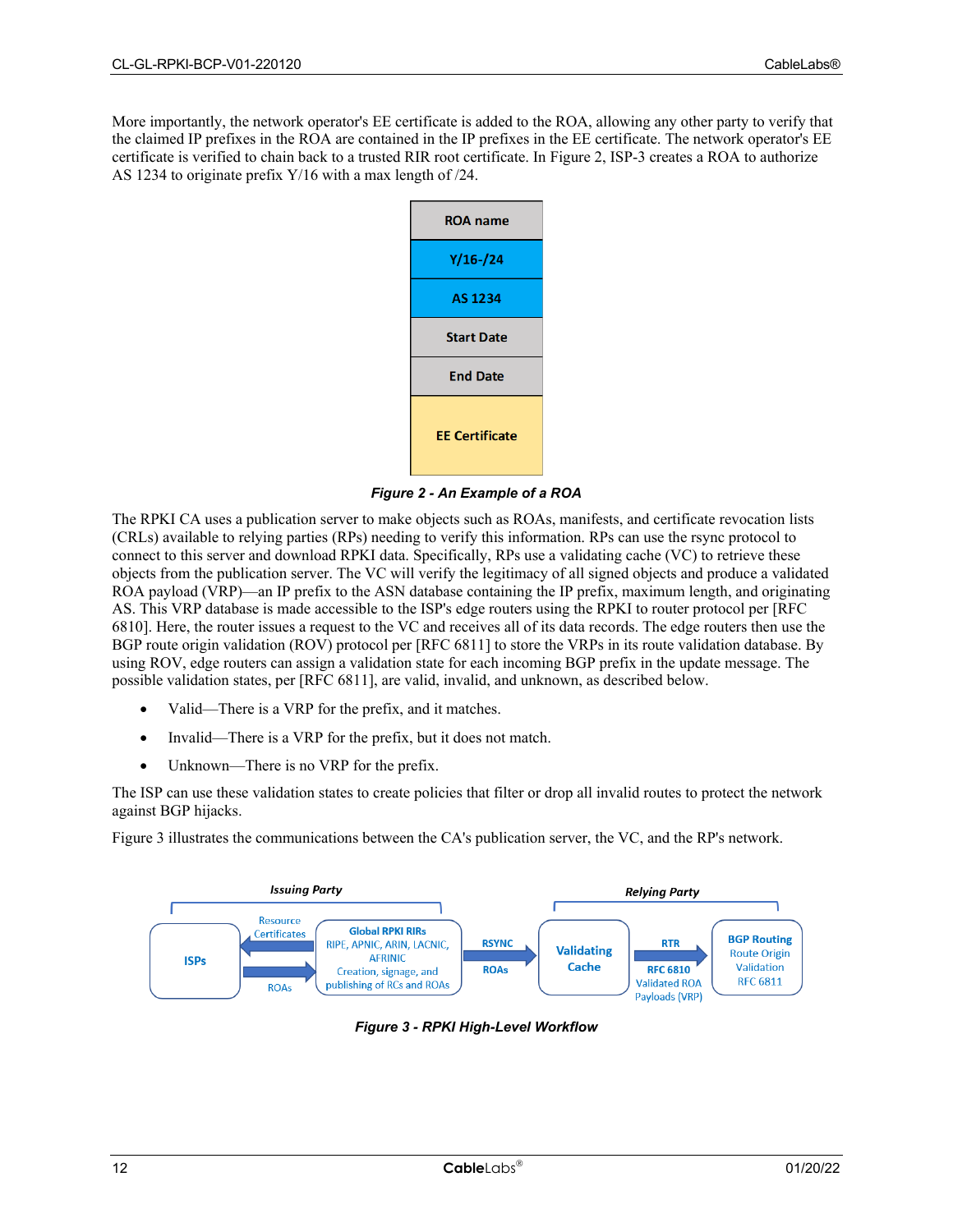### <span id="page-12-0"></span>**6 DEPLOYMENT OF ROUTE ORIGIN AUTHORIZATIONS (ROAS)**

Implementing ROAs on a network involves five high-level steps.

- 1. Identify the "source of truth."
- 2. Identify the deployment model.
- 3. Set up the infrastructure.
- 4. Generate the ROAs.
- 5. Monitor for invalid routes.

#### <span id="page-12-1"></span>**6.1 Identify the "Source of Truth"**

When creating new ROAs, it is important to first identify the "source of truth" for the creation of the ROAs. There are at least two sources of truth to be considered—the IP address management (IPAM) database and the BGP advertisements that are seen from outside an ASN or another source. Defining these sources of truth will aid in the manual or automated creation of new ROAs when new prefixes are advertised or modified.

#### <span id="page-12-2"></span>**6.2 Identify the Deployment Model**

There are three possible RPKI deployment models.

- Hosted RPKI model—The RIR runs the CA, the publication server, and the repository. This model is the least expensive because the ISP has the least responsibility as well as the least control.
- Delegated RPKI model—The ISP runs everything, including the CA, the publication server, and the repository. This model is the most expensive because the ISP has all the responsibility as well as all the control.
- Hybrid RPKI model—The ISP runs the CA, but the RIR runs the publication server and the repository. This model is balanced, giving the ISP only some of the control and responsibility.

[Figure 4](#page-12-3) is a flowchart that can help one select a suitable deployment model.



<span id="page-12-3"></span>*Figure 4 - Process for ROA Deployment Model Selection*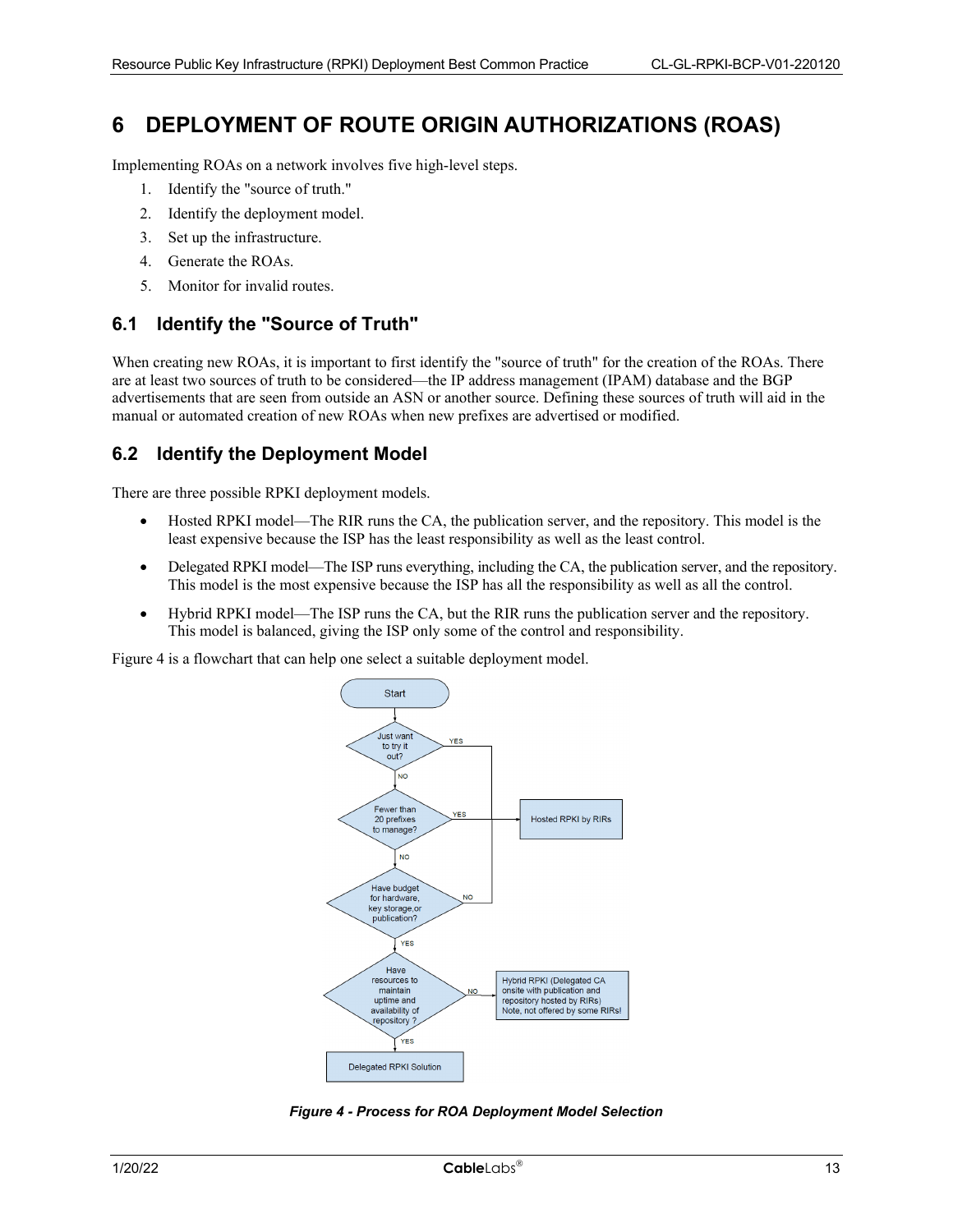#### <span id="page-13-0"></span>**6.2.1 Hosted RPKI Model**

In the hosted RPKI model, the RIR is responsible for maintaining the CA, publication server, and repository. The ISP is responsible for the creation and deletion of ROAs.

This model has the following advantages.

- It is very easy for end users to implement because the RIR is responsible for the entire solution.
- It is free; there is no additional cost beyond leasing prefixes from the RIR.
- ARIN, RIPE, and other RIRs have an API for generating, listing, and deleting ROAs.
- It transfers the burden of maintaining a CA, publication server, and repository to the RIR.

This model has the following disadvantages.

- The RIR APIs have limited functionality compared to solutions like Krill.
- The RIRs have had some issues with the availability of their repositories.
- The ROA certificates do not automatically renew.
- The RIR interfaces may not be user friendly.
- It does not offer suggestions for easy ROA creation.
- It requires the ORG ID to match with the prefix.
- It is easily susceptible to fat fingering or incorrectly pasting data, which can cause RPKI INVALID route announcements.

#### <span id="page-13-1"></span>**6.2.2 Delegated RPKI Model**

In the delegated RPKI model, prefix holders run their own CA (the delegated CA), publication server, and repository. Krill by NLnet Labs [\(https://nlnetlabs.nl/projects/rpki/krill/\)](https://nlnetlabs.nl/projects/rpki/krill/) is a popular open source project used for this model.

This model has the following advantages.

- Krill has a fully functional API.
- It can provide better integration with existing infrastructure (e.g., integrate with IPAM and monitoring).
- It has better security (the private key stays in the prefix holder's control).
- Krill provides automatic renewal of expiring certificates.
- Krill shows how a potential ROA will affect a prefix holder's advertisement before creation.
- It allows the prefix holder to manage resources from multiple RIRs in a single instance.
- It allows the prefix holder to delegate a subset of resources to a different business unit or a customer so that they can manage ROAs themselves.

This model has the following disadvantages.

- The prefix holder is responsible for making sure the system is up and available. This includes maintaining redundancy, HA, scalability, protection from DDoS attacks, etc.
- It costs money, time, and manpower.
- Krill is the only delegated CA implementation that is actively maintained. The RPKI Toolkit from Dragon Research Labs [\(https://github.com/dragonresearch/rpki.net\)](https://github.com/dragonresearch/rpki.net), used by TWNIC, CNNIC, and JPNIC to run their CAs, does not appear to be actively maintained.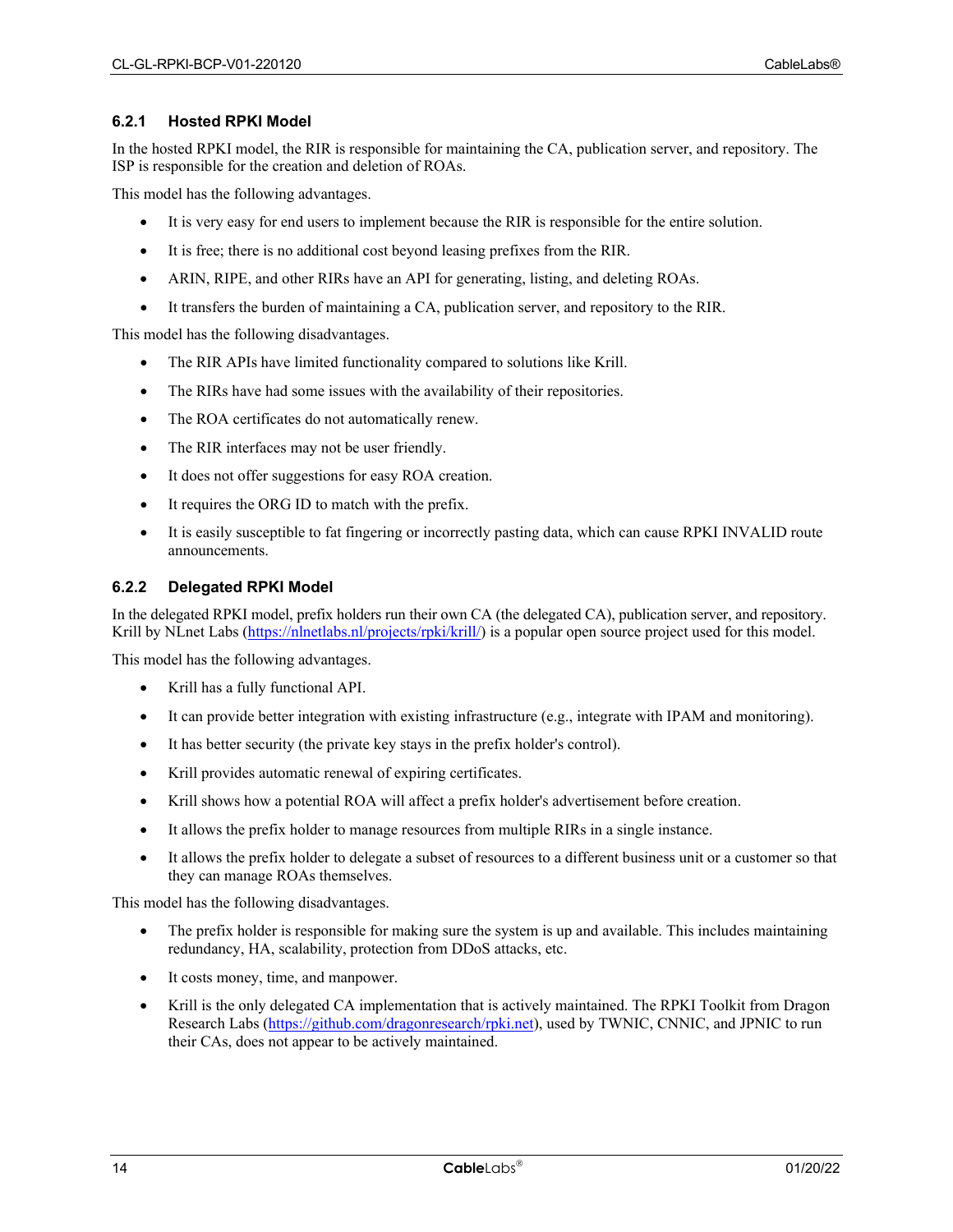#### <span id="page-14-0"></span>**6.2.3 Hybrid RPKI Model**

The hybrid RPKI model is a hybrid solution in that the ISP runs a delegated CA but the RIR runs the publication server and repository. Currently, this option appears to only be available with APNIC. RIPE, ARIN, and LACNIC may offer this option in the future.

This model has the following advantages.

- The RIR is responsible for making sure the repository is up and available, so this risk is removed from the prefix holder.
- It has all of the other advantages of the delegated CA outlined in the delegated RPKI model.

This model has the following disadvantages.

- RIRs have had some issues with keeping up their repositories.
- The prefix holder will have to stand up and maintain a CA.

#### <span id="page-14-1"></span>**6.3 Set up the Infrastructure**

The next step is for the ISP to set up the infrastructure, including the servers, networking, storage, and connections to API (for IPAM). If the delegated RPKI deployment model is used, load balancing and DDoS detection and/or mitigation also must be set up. Further, scripts for monitoring the ROAs may need to be developed.

#### <span id="page-14-2"></span>**6.4 Generate the ROAs**

When generating ROAs, one ROA should be generated for each prefix. ROAs might also need to be generated for the prefixes that are not yet advertised to prevent prefix squatting.

As stated in a previous section, a ROA can contain more than one prefix. Only one prefix should be put into a ROA to avoid potential ROA maintenance overhead. If multiple prefixes are put into a ROA and then one of the prefixes in that ROA needs to change the origin AS, then the entire ROA needs to be deleted and recreated.

The optional field in the ROA called maxLength can be used to reduce the number of ROAs that need to be created. For example, if an ASN advertises four /24's that all fall under a /22, then one ROA for the /22 with a maxLength of /24 can be created instead of four separate ROAs for each /24. Most ISPs are either setting the maxLength value to the same as the prefix mask or not using this field. If the maxLength is set too large (e.g., /24 or /48) it opens the AS up to a potential forged-origin subprefix hijack (see [\[maxLength\]\)](#page-6-14).

ROAs are created by a CA. Information is fed into the CA by either an end user or an API, and the CA then adds the necessary digital signatures to the digital certificate. Once the CA has generated the ROA, a publication request is made to the publication server. If the publication server accepts the request, it will send back a repository response and generate the proper manifest, which will be retrieved by the validators that will connect to it. See [\[RFC 6486\]](#page-6-15) for more information. After this connection, the repository will serve up the ROAs and manifest, CRL, and certificates via rsync and HTTPS to the validator clients. In HTTPS, the validator clients use the RPKI Repository Delta Protocol (RRDP) to retrieve the information hosted on the repository. See [\[RFC 8182\]](#page-6-16) for more information.

If a prefix holder has a DDoS mitigation service provider that uses BGP route injection to divert traffic for scrubbing, that prefix holder will need to create ROAs to allow the DDoS mitigation service provider to originate that ASN's prefixes. This requirement applies to any situation in which another ASN will be validly originating the prefix holder's prefixes.

### <span id="page-14-3"></span>**6.5 Monitor for Invalid Routes**

After ROAs are generated and ROV is deployed, the prefix holder may need to develop some tools to monitor the output from ROV locally and remotely (such as RIPE's routing information service (RIS)), particularly the invalid and unknown routes. If an invalid or unknown route involves a new prefix being advertised, the prefix holder needs to generate a new ROA to make it valid.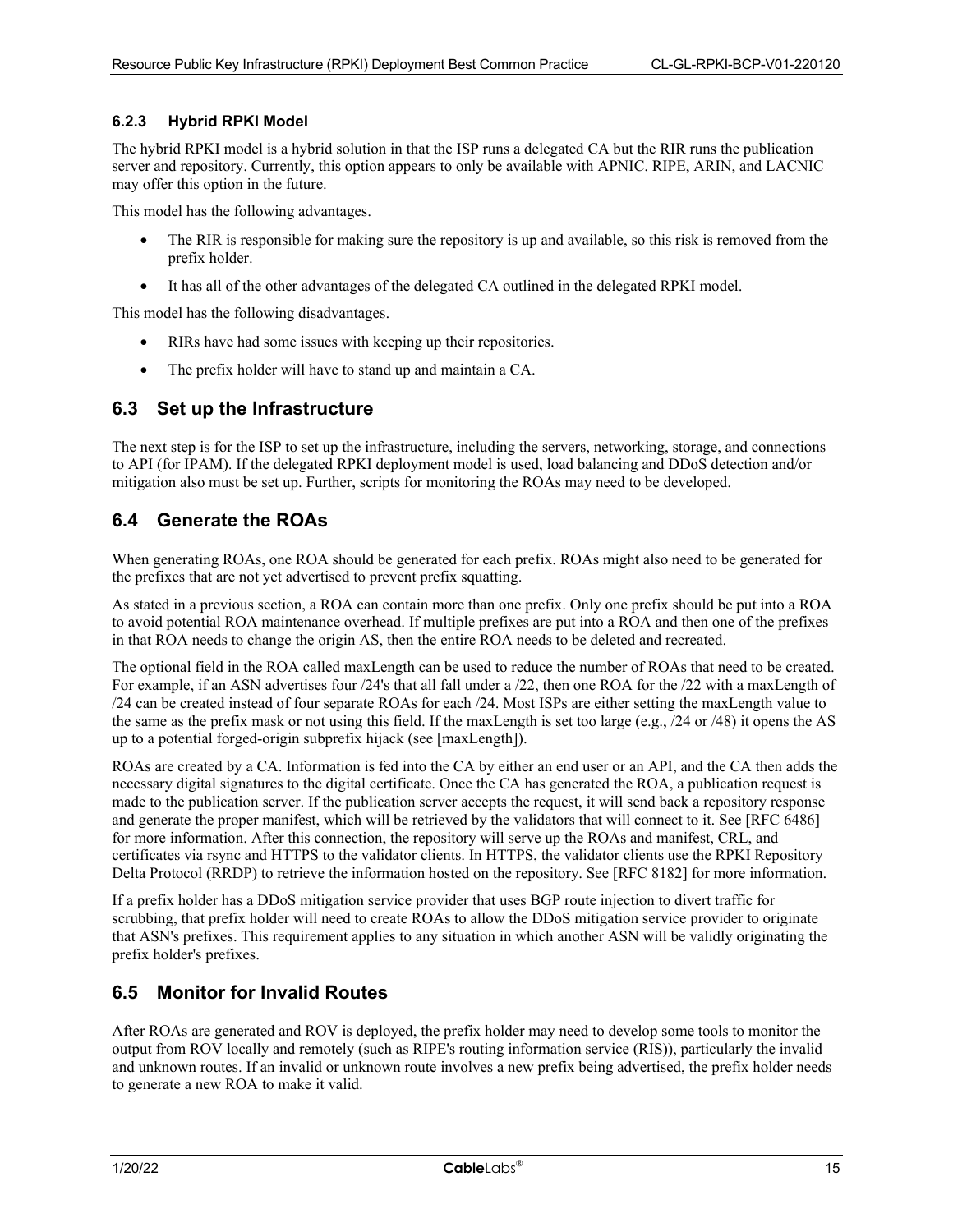### <span id="page-15-0"></span>**7 DEPLOYMENT OF ROUTE ORIGIN VALIDATION (ROV)**

Implementing ROV on a network involves five high-level steps.

1. Investigate ROV support on routing platforms where inter-provider BGP sessions are terminated. A reference for router support of ROV is available [\(https://rpki.readthedocs.io/en/latest/ops/router-support.html#doc](https://rpki.readthedocs.io/en/latest/ops/router-support.html%23doc-rpki-rtr)[rpki-rtr\)](https://rpki.readthedocs.io/en/latest/ops/router-support.html%23doc-rpki-rtr), but operators should check with their own vendors.

Running ROV on internal BGP sessions (including between autonomous systems run by the same organization) generally is not recommended because there are many cases in which more specific routes or routes with a private AS the origin are advertised over the internal BGP session.

2. Set up and operate a relying party system, which consists of RP software running on a server or, preferably, multiple servers. If multiple servers are deployed, they may run different RP software packages and may be placed in different geographic locations to achieve software diversity and location redundancy.

The RP system needs to implement two functions, which can be in the same package/server or separate ones.

- Collection and validation of ROAs produces a list of validated ROA payloads.
- Feed the results to routers using the RPKI to Router (RTR) Protocol.

Independent implementations of RP software are available [\(https://rpki.readthedocs.io/en/latest/ops/tools.html\)](https://rpki.readthedocs.io/en/latest/ops/tools.html).

- 3. Design modified routing policies to properly include a "drop-invalid" posture. Many ISPs are adopting one of the following three approaches.
	- Implement a policy to tag invalids with a BGP community, then later change to reject after a few weeks of monitoring.
	- Slowly implement the rejection of invalids on routers over the course of a couple of months.
	- Run a simulation using traffic analysis, and deploy in one day.

Depending on the structure of inbound policies, consider supporting a customer-triggered real-time black hole (RTBH) function.

- 4. Check internal routing tables for impacts from dropping invalids. For example, the RPKI Origin Validation Checker (https://github.com/job/rpki-ov-checker) can be used to check which prefixes with what origin autonomous systems are impacted.
- 5. Do not use ROV on internal sessions. For example, if private autonomous systems are used internally, they will be stripped when advertised externally; internally, the source will not match the ROAs.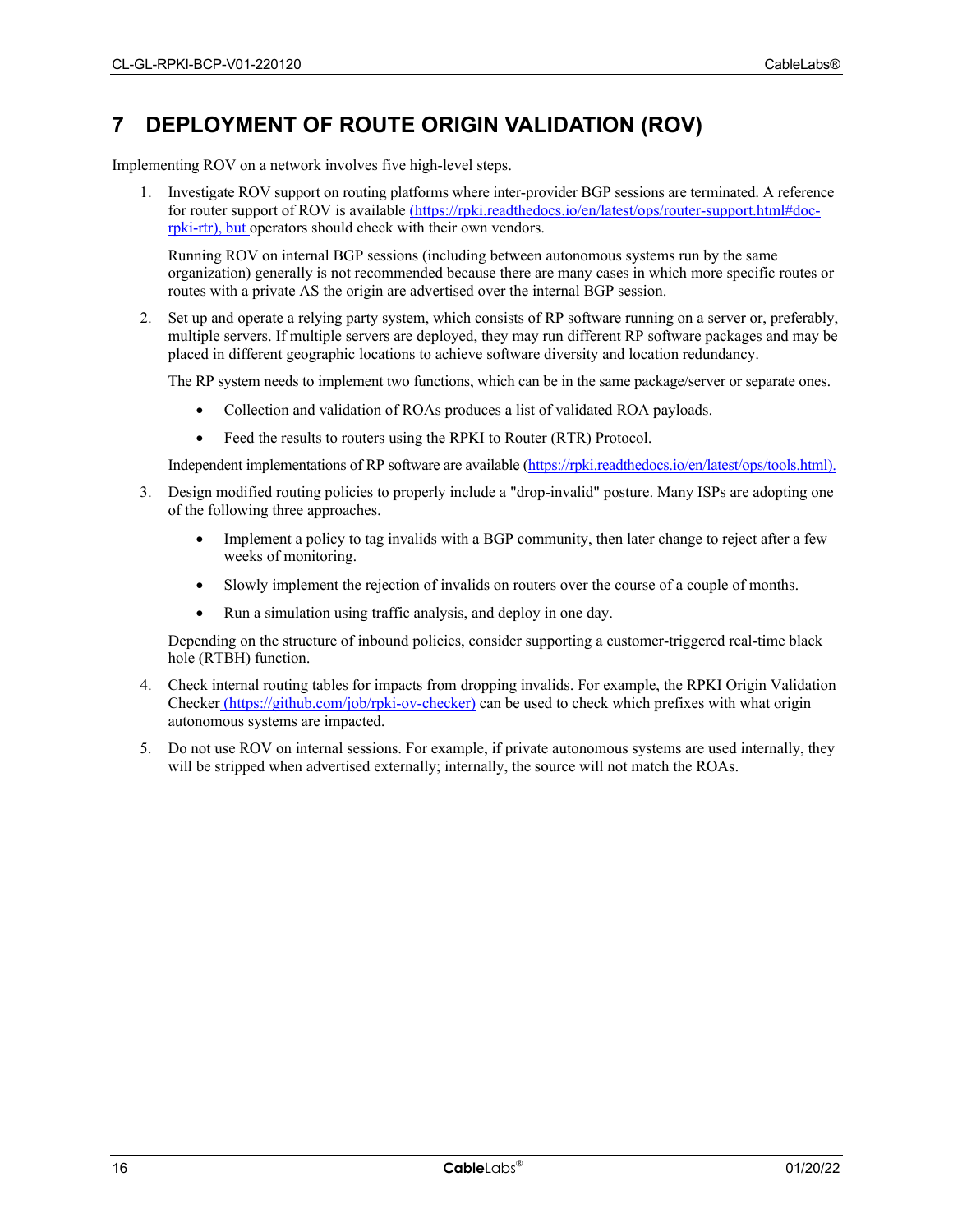### <span id="page-16-0"></span>**8 MONITORING OF RPKI**

There are several reasons to monitor both BGP announcements and RPKI itself. First, monitoring BGP announcements allows the ground truth of prefix ownership to be established, which is the first step to the successful deployment of ROAs. Second, such monitoring can also identify discrepancies between published ROAs and announced prefixes, facilitating the correction of potential human errors and misconfiguration. Third, monitoring of RPKI itself (e.g., ROV) may allow for the discovery of other issues that may go undetected.

There are two types of RPKI monitoring—external monitoring and internal monitoring.

### <span id="page-16-1"></span>**8.1 External Monitoring**

In external monitoring, BGP-related resources are monitored from outside the AS. More specifically, BGP announcements can be monitored from public route collecting systems, and ROAs can be monitored from public validators or the trust anchors/RIRs.

#### <span id="page-16-2"></span>**8.1.1 Monitoring of BGP Announcements**

Public route collectors, such as RIPE's RIS [\(https://www.ripe.net/analyse/internet-measurements/routing](https://www.ripe.net/analyse/internet-measurements/routing-information-service-ris)[information-service-ris\)](https://www.ripe.net/analyse/internet-measurements/routing-information-service-ris), peer with many ASNs and collect BGP announcements from them to offer an external BGP viewpoint. For example, the prefixes announced by any ASN can be queried. Note that an operator using multiple ASNs that peer with each other can observe the prefixes announced by one ASN from the viewpoint of another.

The IRR Explorer tool [\(https://irrexplorer.nlnog.net/\)](https://irrexplorer.nlnog.net/) reports possible issues with prefixes that an ASN announces in BGP for which there are stale or missing route objects in an IRR. The tool now also supports RPKI and lists all ROAs for those prefixes, which makes it a great tool to use if there are missing ROAs or if stale ROAs are being sent to an ASN, even if those prefixes are no longer controlled in house.

Other BGP monitoring tools include BGPAlerter, from NTT, and ROAST, under development by ISOC.

#### <span id="page-16-3"></span>**8.1.2 Monitoring of ROAs**

Public validators such as the Cloudflare validator [\(https://rpki.cloudflare.com/?view=validator\)](https://rpki.cloudflare.com/?view=validator) allow one to query the public trust anchor lists (TALs) to view ROA validation state on a per-prefix or per-ASN level for any signed prefix. This action will validate a prefix to a ROA, even if the prefix is not announced; but it does not provide information on where the prefix actually is announced.

Trust anchor RIRs may provide an overview of prefixes allocated to an ASN. They work in the same way as public validators—by offering to query the TAL for ROAs and then comparing them to global peering announcements seen by route collectors. Misallocated PA space is also shown here.

### <span id="page-16-4"></span>**8.2 Internal Monitoring**

Aside from the obvious monitoring of configuration and machine health, it is also beneficial to internally monitor ROV states. Monitoring ROV on routers can highlight the routes customers or peers are sending that are being marked by ROV as invalid and dropped. This may be useful for the purposes of reporting (number of invalid routes received/dropped) or investigating misconfigurations. For example, if a customer is unable to reach an endpoint, checking if the route to the endpoint has been dropped by ROV can help resolve the problem more quickly.

ROV could be monitored by using the CLI, and other tools are also available. Job Snijders [\(https://github.com/job\)](https://github.com/job) developed an OV-checker script that can be used to monitor the validation state of received prefixes. OpenBMP, Artemis, and PMACCT can compare route tables by using BMP against an RTR server to identify RPKI invalid routes that are received and dropped. Telemetry may enable invalid prefix monitoring, but it must be configured on the network.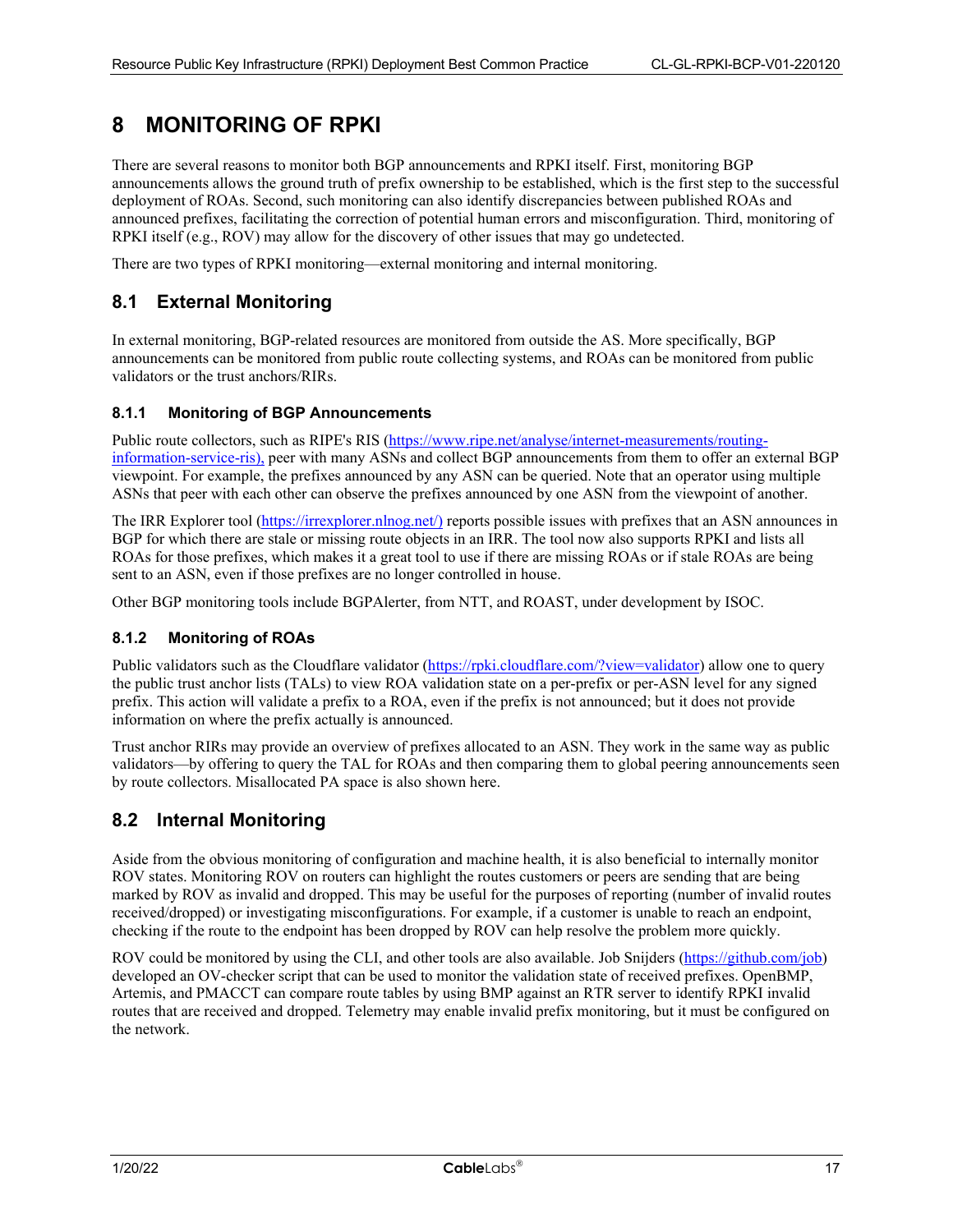### <span id="page-17-0"></span>**9 PEERING REQUIREMENTS**

Because of the distributed natures of BGP and RPKI, the more networks that deploy RPKI, the more secure the BGP is. Therefore, when deploying RPKI in networks, consider encouraging or requiring neighbors to do the same. For example, consider adding the requirement of RPKI deployment into the peering agreements with neighbors.

Ensure good communication with neighbors regarding network maintenance, encourage them to actively cooperate to resolve security incidents and other operational problems, and, in principle, follow the practices outlined in BCP38 [\[RFC 2827\]](#page-6-17) and BCP46 [RFC [3013\].](#page-6-18) Also consider asking business partners such as suppliers (e.g., cloud service provider) to also deploy RPKI to ensure that services are not disrupted by BGP hijacking.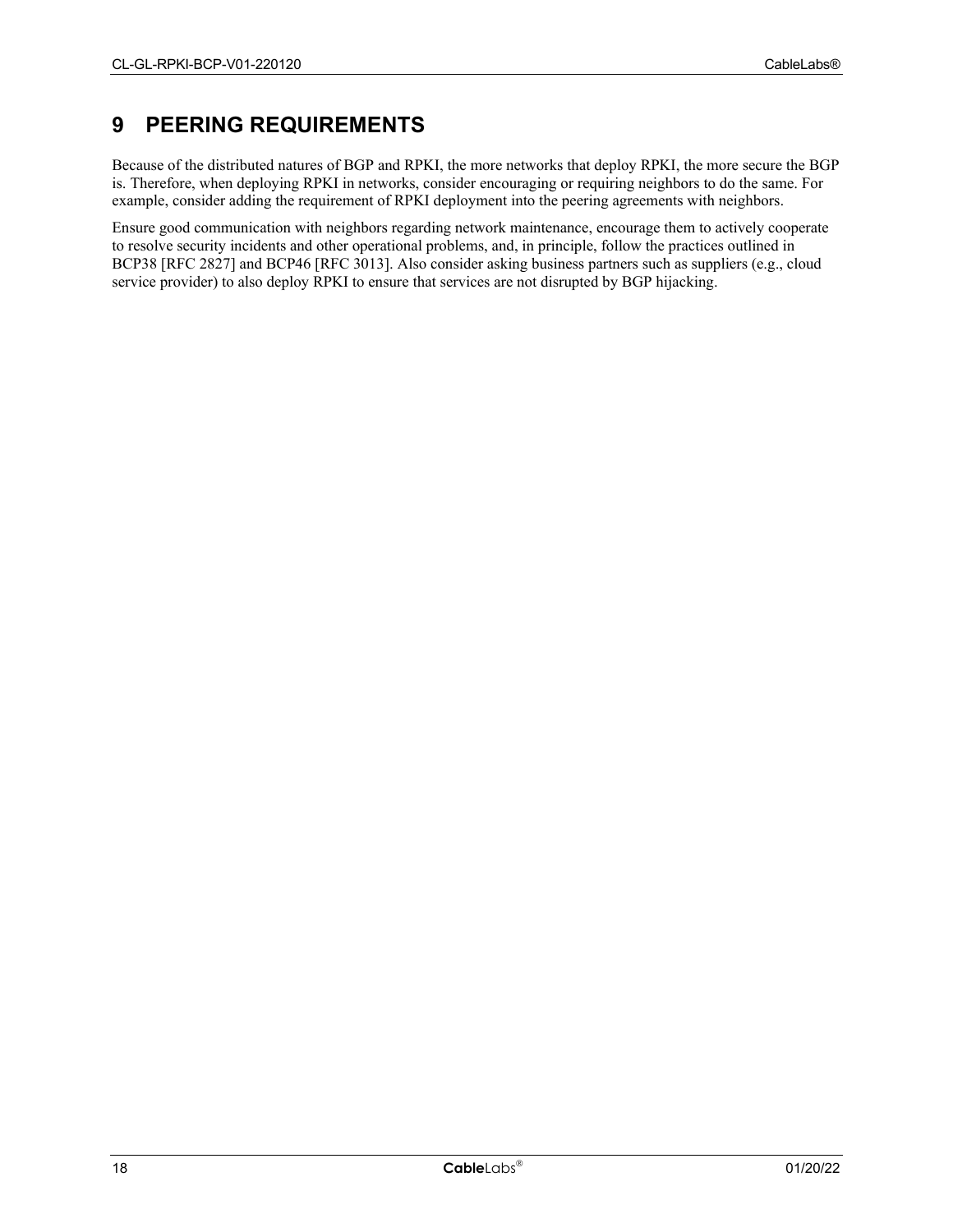### <span id="page-18-0"></span>**10 SECURITY CONSIDERATIONS**

RPKI is effective in mitigating prefix hijacking by verifying route announcements against cryptographically verified prefix and ASN pairs. However, there are other types of attacks against BGP that RPKI is not designed to mitigate, and RPKI itself introduces new risks that need to be mitigated.

RPKI is not designed to mitigate attacks involving the manipulation of the AS\_PATH of a route. For example, an attacker can try to hijack an IP prefix by including the legitimate ASN as the first ASN (i.e., the origin AS) in the AS\_PATH and the attacker's ASN as the second ASN. In this way, the malicious route will be considered valid based on ROA. With a shorter AS\_PATH, the malicious route may be favored over other legitimate ones, resulting in prefix hijacking.

Further, if a ROA has a maxLength and the legitimately announced routes are less specific than allowed by the maxLength, a malicious AS can take advantage of the maxLength to announce more specific routes. By combing the more specific route with the manipulated AS\_PATH, the malicious route can win the route selection against the legitimate routes. Although a more specific route has smaller address space than a less specific route, an attacker can announce multiple routes that are more specific to hijack the entire address space covered by a less specific route.

IETF is working on several solutions to mitigate manipulation of the AS\_PATH, including BGPsec and ASPA. Because BGPsec requires BGP speakers to perform cryptographic operations, it is not considered practical; thus, it has not been deployed by operators. ASPA extends ROA to add neighboring ASNs to facilitate the validation of AS PATH. Because ASPA piggybacks on existing ROAs and does not require BGP speakers to perform cryptographic operations, it is considered more promising.

RPKI is an infrastructure that is deployed outside of BGP. From a security perspective, RPKI introduces new attack surfaces that should not be ignored.

- First, the ROAs may contain incorrect ASN and prefix pairing [\[Gilad et al.\],](#page-6-19) such as those due to human errors or incorrect data sources from which a ROA is created. Incorrect ROAs could lead to correct BGP routes being verified as invalid, resulting in legitimate traffic being dropped.
- Second, RPKI repositories storing ROAs could be tampered with to cause problems for ROV. Although ROAs themselves are digitally signed and cannot be tampered with, the repositories could be manipulated, such as by deleting some ROAs, to cause ROV to use incomplete ROAs. In this case, a prefix could be hijacked successfully if the corresponding ROA is made unavailable.
- Third, RPKI validator software may contain vulnerabilities (e.g., insufficient input validation) that can be exploited to attack BGP. Therefore, it is important for the developers of RPKI validators to follow the best practice for secure software development to minimize security vulnerabilities in validators' code bases.